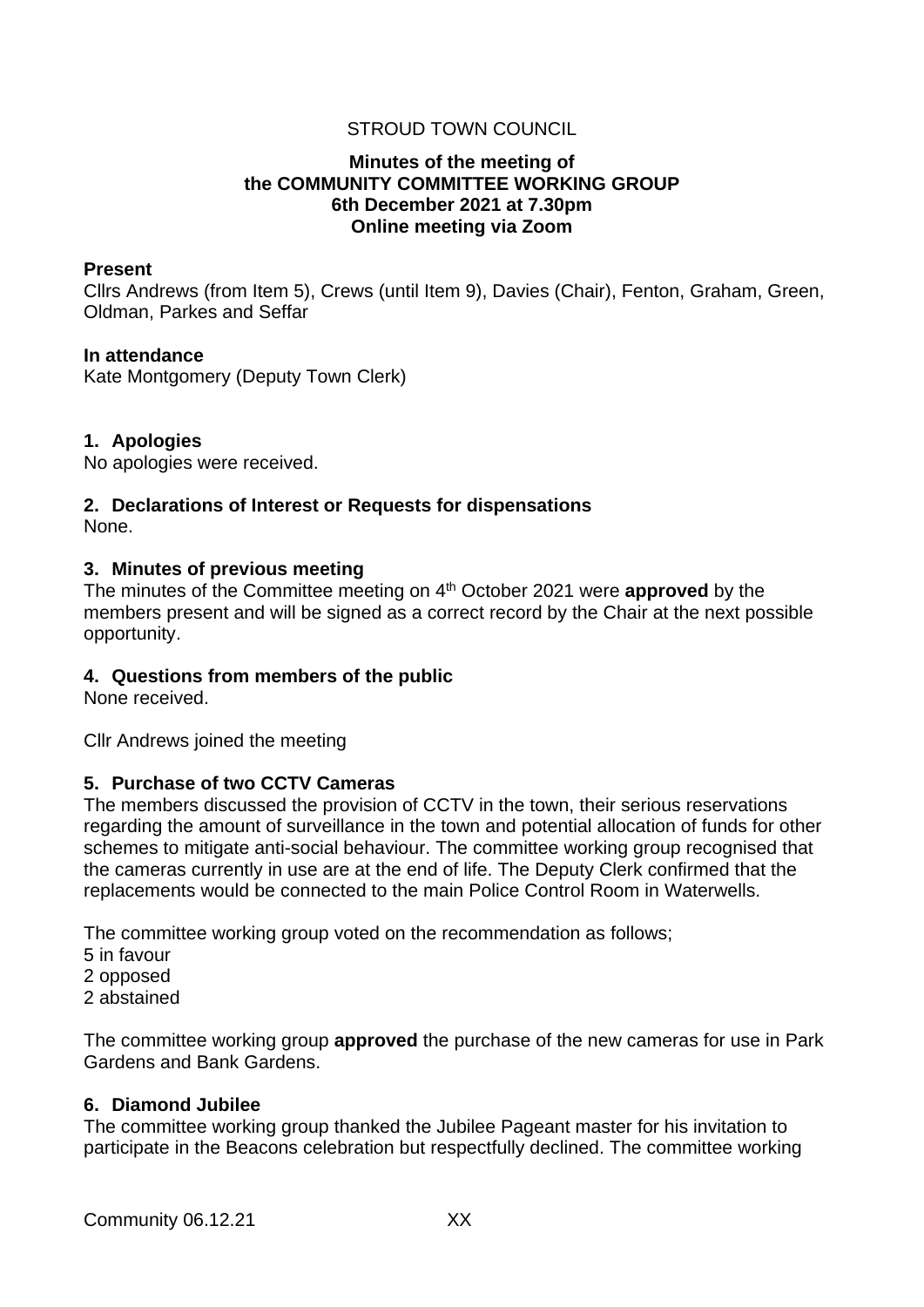group asked the Deputy Clerk to convey their concern over the promotion of gas beacons to be used for the Beacon Jubilee celebration due to the environmental impact.

The committee working group approved the use of funds up to £1700 for road closure applications to be delegated to the Clerk for monitoring.

The committee declined the recommendation to promote small grants for celebratory activities and declined the promotion of town centre parks for people to use. However, it was noted that any community group could apply for funds or to use Council owned Green Spaces, in the usual way, with projects and activities with a low-carbon footprint or carbon reduction elements looked at favourably.

## **7. Fundraising for the Subscription Rooms**

The Committee working group received the list of grants received by the Subscription Rooms since the start of the Covid-19 pandemic.

## **8. SLA for Subscription Rooms**

Members noted the amount of £17,860 as a potential figure for the SLA, with recognition that this amount is currently being allocated to the Subscription Rooms. The committee working group noted some concern that the cost of the SLA is far higher than all others the Council gives, and noted that their preference to offer an SLA at a similar level to others given by the Council with additional funds approved on a case-by-case basis.

The committee requested that the Subscription Rooms Trust should communicate their plan for community engagement and community events and that implementation of this plan should form part of the terms of the SLA.

Members also requested that the latest accounts are submitted to members prior to any agreement by Full Council.

Cllr Crews left the meeting.

## **9. Note the grants awarded from the Covid-19 fund**

The grants awarded under delegated authority to the Clerk were noted.

## **10.Funds available in Grant Funds**

The funds for the 2021-22 period were noted.

## **11.Grant applications**

The following applications were considered:

## **Arts and Culture Fund**

No applications received

# **Community Support Fund**

School Food Matters Project

The committee working group discussed the application. It was noted that the grant application did not confirm which schools in the parish would benefit from the project and